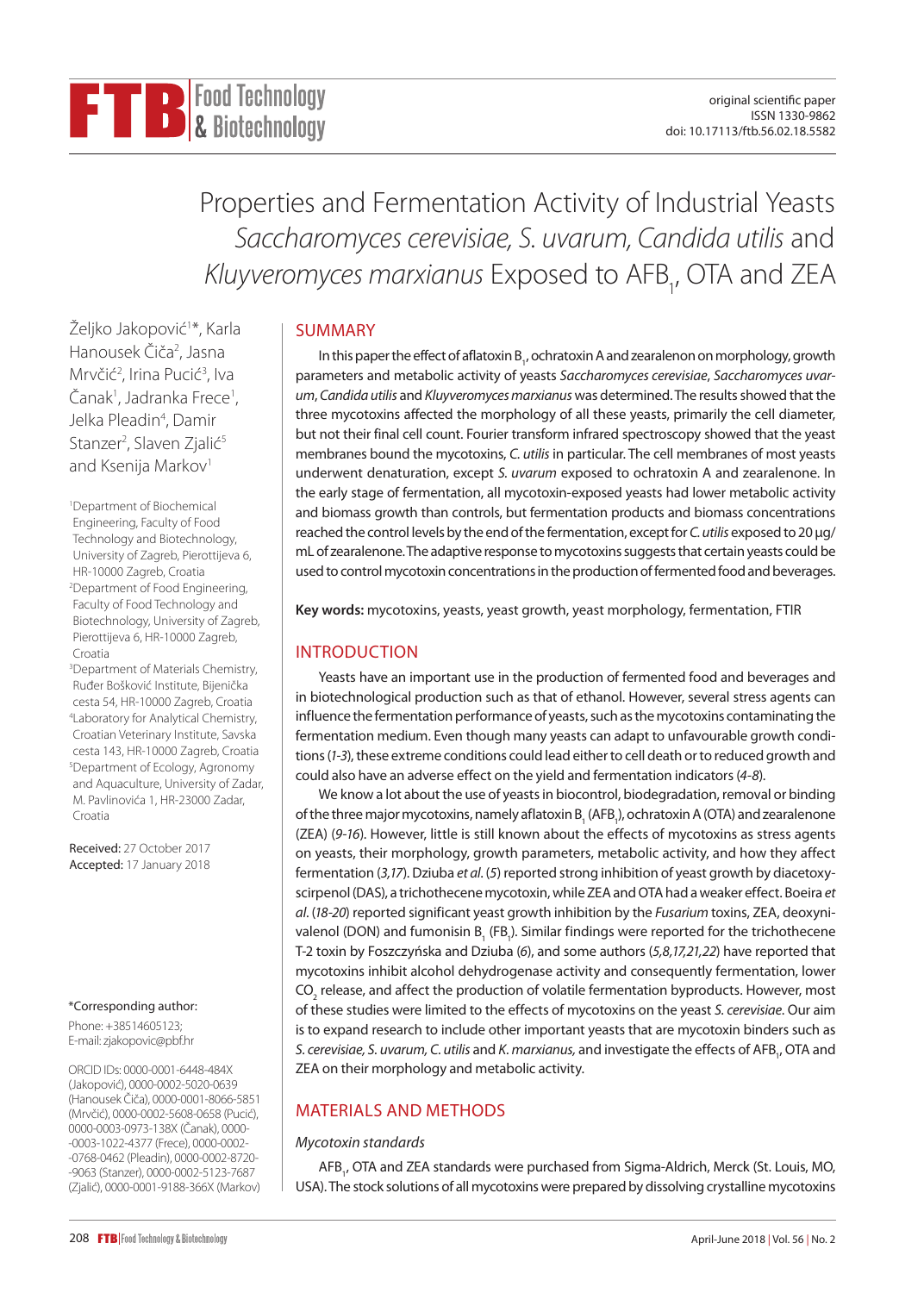in ethanol (2.5 mg/mL of AFB<sub>1</sub>, 2 mg/mL of OTA and 10 mg/mL of ZEA). The solutions were filter sterilised (0.2 µm; Minisart Syringe Filter, Goettingen, Germany) and stored at 4 °C until use. Appropriate aliquots of the stock solution were pipetted into a cell culture medium to obtain working solutions of AFB<sub>1</sub> of 2.5 and 5 µg/mL, OTA of 2 and 4 µg/mL, and ZEA of 2 and 20 µg/mL. Pure ethanol was used as control, which had no effect on the yeasts.

# *Microorganisms*

The yeasts used in this study were *Saccharomyces cerevisiae* 5, *Saccharomyces uvarum* 20, *Candida utilis* 11, and *Kluyveromyces marxianus* DS12 from the Zagreb University, Faculty of Food Technology and Biotechnology, Croatia. The yeasts were grown in a yeast extract-peptone-glucose (YPG) medium (Merck, Darmstadt, Germany) composed of 2 % glucose, 1 % yeast extract, and 1 % peptone (pH=5) at 28 °C for 48 h. The cells were counted on a plate with malt agar (Biolife, Milan, Italy) and expressed as colony-forming units per millilitre (CFU/mL). The cell concentration was approx. 10<sup>8</sup> CFU/mL.

# *Sample preparation*

Under sterile conditions, 1 mL of yeast suspension (10<sup>8</sup> CFU/mL) was added to Erlenmeyer flasks containing 100 mL of YPG broth and ethanolic mycotoxin solutions in the following concentrations: 2.5 or 5 μg/mL of AFB<sub>1</sub>, 2 or 4 μg/mL of OTA and 2 or 20 μg/mL of ZEA. Control flasks contained corresponding volumes of ethanol. All samples were incubated in a shaker (120 rpm; Certomat, Braun, Berlin, Germany) at 30 °C for 24 h. The samples were collected on incubation hours 0, 4, 6, 10, 12 and 24 to determine pH, cell viability, size, density and fermentation products.

At the end of the incubation, the cells were harvested by centrifugation (3500×*g* for 20 min, Rotofix 32; Hettich, Tuttlingen, Germany) and washed twice with 5 mL of sterile distilled water, after which the culture biomass was screened for changes in surface properties.

## *Fourier transform infrared spectroscopy*

Absorptions in the infrared spectral region arise from chemical bond vibrations, which makes the Fourier transform infrared (FTIR) spectroscopy a valuable tool that can identify any changes in the composition and interactions of molecules and their surroundings, such as the changes in the yeast cell wall caused by mycotoxins. We opted for the attenuated total reflection Fourier transform infrared (ATR-FTIR) spectroscopy because it provides good quality spectra with minimum sample preparation, which minimises issues with reproducibility. Suspensions of yeasts and mycotoxins incubated for 24 h were fed directly to the diamond ATR unit of a Bruker FTIR spectrometer Tensor II (Billerica, MA, USA), and the spectra were recorded against pure water as baseline. The wavelength range was 4000 to 400  $cm^{-1}$  and the resolution 4  $cm^{-1}$ . The spectra were processed with the Opus v. 5.0 software (*23*). As the baseline spectrum was influenced by strong water absorptions in the

range of 3800 to 3000 cm<sup>-1</sup>, we normalised it with the methylene stretching peak at 2935 cm<sup>-1</sup> and focused the analysis on the so-called fingerprint region (1800 to 600 cm<sup>-1</sup>). This is the region that shows all the characteristic absorptions of all cell wall constituents and all changes in their intensity and position that may reveal interactions with a mycotoxin.

# *Yeast sensitivity to AFB1 , OTA and ZEA*

To monitor mycotoxin effects on yeast growth we measured cell absorption using a Unicam Helios β spectrophotometer (Cambridge, UK) at 600 nm on hours 0, 4, 6, 10, 12 and 24 of incubation, while yeast survival was determined by counting the yeast colony-forming units (CFU/mL). Cell size was measured with a stage and ocular micrometer. All measurements were made in triplicate on 100 yeast cells per group (controls and contaminated yeasts).

# *Determination of yeast metabolites in the fermentation medium*

The presence of fermentation products (ethanol, glycerol and acids) in YPG medium was determined with high-performance liquid chromatography (HPLC, Agilent Technologies, Waldbronn, Germany) after 24 h of incubation. The samples were centrifuged on a portable centrifuge (Rotofix 32; Hettich) at 3500×*g* for 10 min, Carrez reagents (Merck KGaA, Darmstadt, Germany) were added to the supernatant, and the precipitated proteins removed by filtration (*24*). Metabolite concentrations were measured with a ProStar Varian 230 analytical HPLC (Agilent Technologies, Waldbronn, Germany) equipped with a Varian Pro Star 330 photodiode array (PDA) detector and Varian Pro Star 350 refractive index (RI) detector. For separation, a Varian MetaCarb 87H column (300 mm×6.5 mm) was used, heated to 60 °C in the isocratic mode of elution with 0.005 M sulphuric acid at a constant flow rate of 0.6 mL/ min. Acetic and formic acids were monitored and quantified with the PDA detector and alcohols and glucose with the RI detector. All samples were analysed in triplicate.

# *Statistical analysis*

All experiments were carried out in triplicate. The results are expressed as mean value±standard deviation (S.D.). For analysis the statistical package STATISTICA v. 7.1. was used (*25*). Averaged data for the mycotoxin effects on cell size and viable cell counts were assessed with the single factor analysis of variance (ANOVA). Differences were considered significant at p<0.05.

# RESULTS AND DISCUSSION

## *Yeast morphology and growth parameters*

Viable cell counts and cell diameters of yeasts exposed to mycotoxins are shown in **Fig. 1** and **Fig. 2.** In the presence of 2.5 μg/mL of aflatoxin B<sub>1</sub> (AFB<sub>1</sub>), the lag phase of *S. cerevisiae* was prolonged for two hours. Regardless of the applied doses,  $\mathsf{AFB}_1$  (2.5 or 5.0  $\mu$ g/mL) had no significant effect on the cell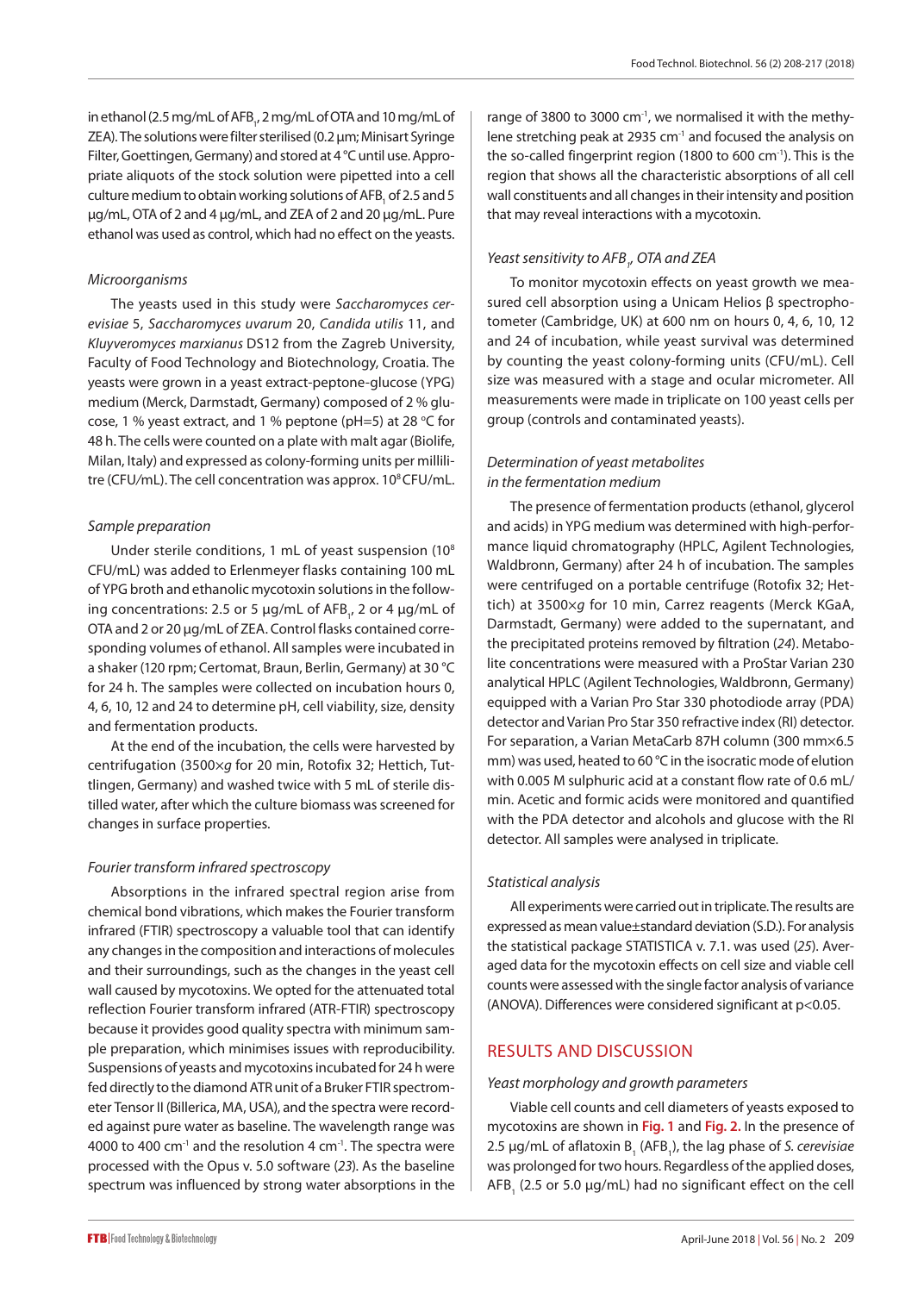

**Fig. 1.** Viable cell counts of yeasts *Saccharomyces cerevisiae*, *S. uvarum*, *Candida utilis* and *Kluyveromyces marxianus* exposed to mycotoxins: a–d) aflatoxin B<sub>1</sub> (AFB<sub>1</sub>), e-h) ochratoxin A (OTA), and i-l) zearalenone (ZEA) and respective controls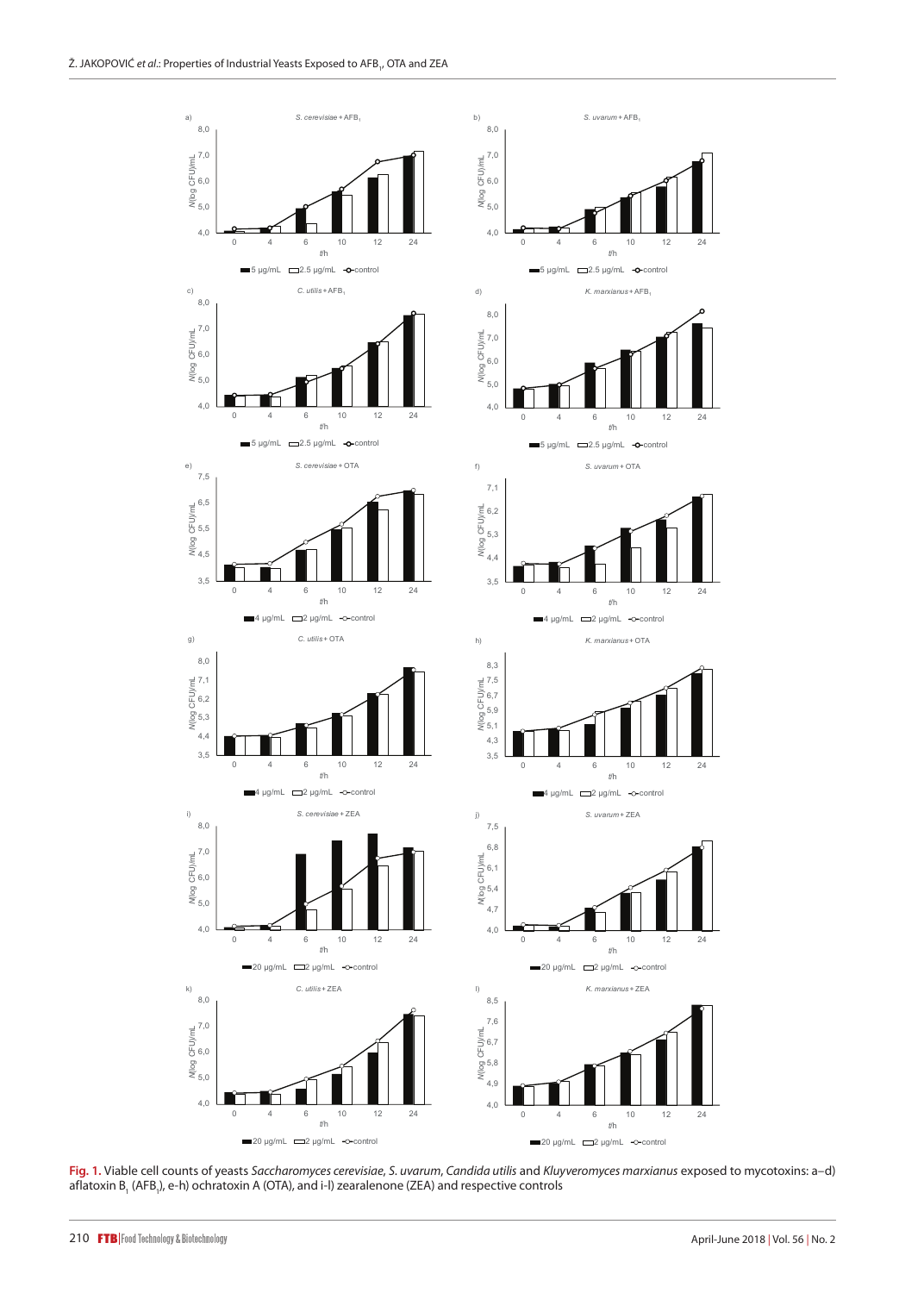

**Fig. 2.** Cell diameters of yeasts *Saccharomyces cerevisiae, S. uvarum, Candida utilis* and *Kluyveromyces marxianus* exposed to mycotoxins: a-d) aflatoxin B<sub>1</sub> (AFB<sub>1</sub>), e-h) ochratoxin A (OTA), and i-l) zearalenon (ZEA) and respective controls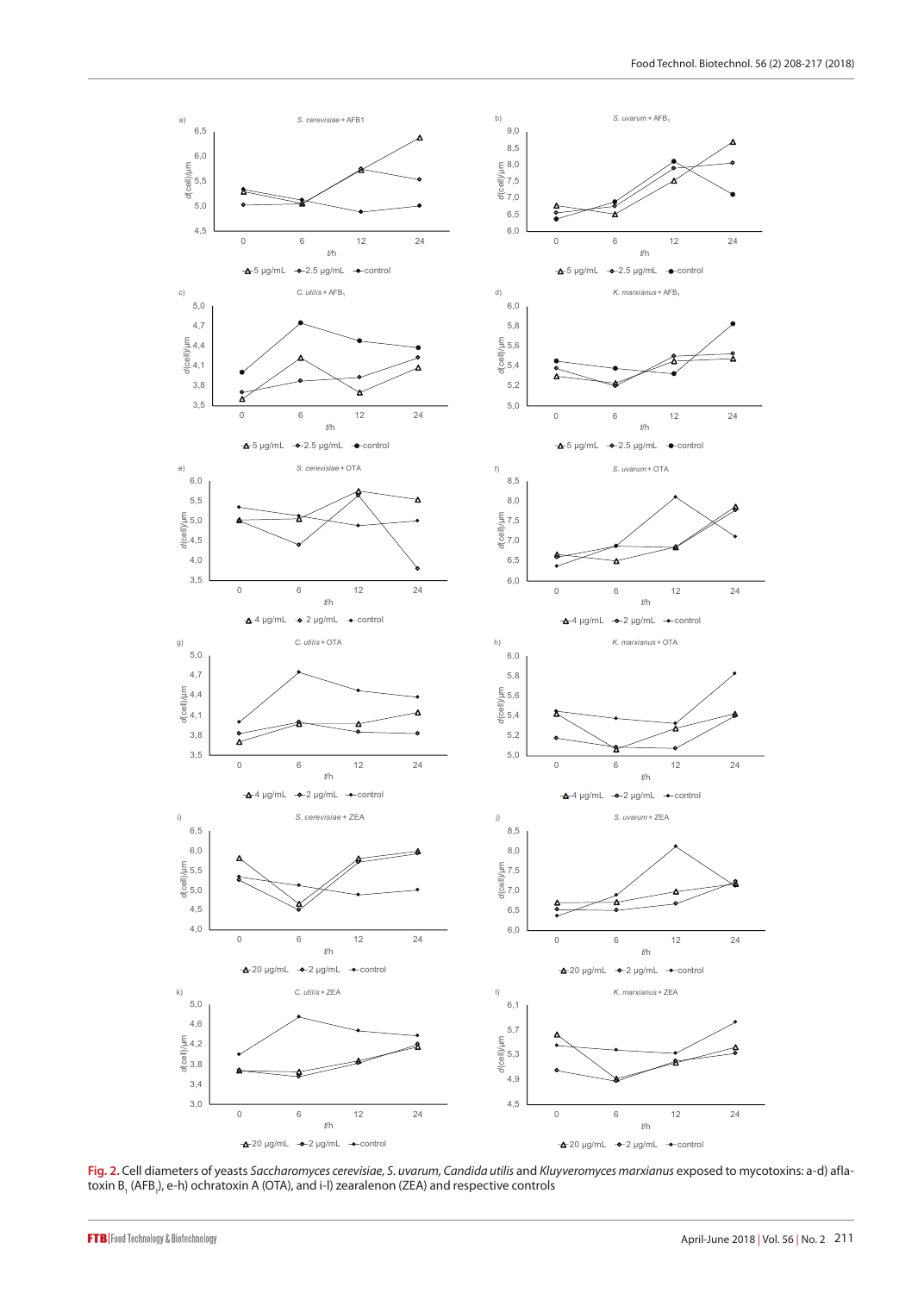count of any yeast strain (**Figs. 1a-d**). Despite visible differences in morphology (**Figs. 2a-d**), the AFB<sub>1</sub>-treated *S. uvarum* and *K*. *marxianus* samples did not differ significantly in cell size from control. The exception are the samples of *C. utilis* treated with 2.5  $\mu$ g/mL of AFB<sub>1</sub> (p<0.05).

The 2-hour prolongation of the lag phase in *S. uvarum* treated with 2 µg/mL of ochratoxin (OTA) was accompanied by a 20- 15 % cell count drop on the 6th and 10th hour of incubation (**Fig. 1f**). At the concentration of 4 µg/mL of OTA also prolonged the lag phase for two hours of *K. marxianus* (**Fig. 1h**) but did not affect the growth of *C. utilis* (**Fig. 1g**). However, by the end of the 24-hour incubation, the final cell counts of the yeasts exposed to OTA were not significantly lower than control. After six hours of incubation, both OTA concentrations significantly reduced the cell diameter of *C. utilis* (p<0.05; **Fig. 2g**), but their effect differed between the two species from the same genus (*Saccharomyces*) (**Fig. 2e** and **Fig. 2f**, respectively).

In contrast to OTA, zearalenon (ZEA) did not affect the growth of *S. uvarum* and *K. marxianus* (**Fig. 1j** and **Fig. 1l**, respectively). However, at concentration of 20 µg/mL it stimulated the growth of *S. cerevisiae* up until the 12th hour of incubation, when the cell count peaked (5.2·10<sup>7</sup> CFU/mL; Fig. 1i). These differences were not statistically significant, but they do tell us that *S. cerevisiae* is susceptible to higher doses of ZEA. ZEA at the concentration of 20 µg/mL prolonged the lag phase of *C. utilis* for 2 h (**Fig. 1k**), and **Fig. 2k** shows the effects of ZEA on yeast morphology (cell size) over the 24 h of incubation. Both doses reduced the cell diameter of *S. uvarum* by 15-20 % (**Fig. 2j**). The *S. cerevisiae* cells at 24 h were larger about 10-25 % than control regardless of the ZEA concentration. In the first six hours of incubation, ZEA significantly reduced the size of *C. utilis* compared to control (**Fig. 2k**). Similar were the effects on *K. marxianus* (**Fig. 2l**).

Our cell counts (**Figs. 1a-l**) show that the tested yeast strains can adapt to the presence of mycotoxins, given enough time (24 h in our case). With AFB<sub>1</sub> their growth pattern was even similar to that of the uncontaminated samples (**Figs. 1a-d**), while OTA and ZEA had a stronger, yet insignificant effect (**Figs. 1e-h** and **Figs. 1i-l**, respectively). Similar results have been reported by other authors (*5-7,26*), who showed that AFB<sub>1</sub> did not inhibit the growth of *K. marxianus* and found a weak effect of ZEA and no effect of OTA on the viability of the brewing yeast strains of *Saccharomyces* spp.

Boeira *et al*. (*18,19,27*) observed that *Fusarium* mycotoxins affected the growth of *S. cerevisiae* lager and ale strains and that the inhibiting effect depended on the toxin type and concentration, yeast strain, and time and temperature of incubation. Yeast sensitivity to mycotoxins seems to vary with the structural composition of the plasma membrane and the ability of mycotoxins to bind to the cell wall and penetrate the cell (*15,20*). Mycotoxin effects depend not only on the structure of the cell membrane, which can differ even in the same yeast species, but also on its integrity, which is influenced by a number of factors (*5*). Changes in cell size in our study could be attributed to mycotoxin binding to the cell wall surface, because it is known that viable yeast cells, dead cells, and cell wall products (β-D-glucans, glucomannans and mannan-oligosaccharide) have a high capacity to adsorb mycotoxins from the environment (*28,29*). On the other hand, changes in cell size could be related to the ability of a mycotoxin to penetrate yeast cell membrane. It is well known that cell size can change extracellular conditions (*30*). Limited nutrients or physical or chemical stressors can induce direct or indirect structural changes in proteins, which can result in protein aggregation and, subsequently, in dysfunctional cell compartments (*31*). Therefore, cell size can be an important selective property for survival in changing, nutrient-limited, and/or contaminated environments (*30,32*). In all our yeasts, mycotoxins affected their cell diameter (**Figs. 2a-l**).

**Table 1** shows the mycotoxin effects on yeast biomass concentration at hours 12 and 24 of incubation. AFB<sub>1</sub> affected it minimally, while OTA and ZEA reduced it significantly, especially in *C. utilis* (20 μg/mL of ZEA at 12 h). Even though all tested yeasts grew more slowly and the yeast growth phases were prolonged in the presence of toxins in the first 12 hours, their final biomass concentrations were the same as in controls.

**Table 1.** Yeast biomass in YPG medium with and without aflatoxin B<sub>1</sub> (AFB<sub>1</sub>), ochratoxin A (OTA) and zearalenon (ZEA) addition (mean value±S.D.)  $A_{_{600\,nm}}\text{(yeast)}$ 

|            | y(mycotoxin) | $n_{600\,nm}$ (yeast) |                      |                      |                      |                      |                             |                      |                      |
|------------|--------------|-----------------------|----------------------|----------------------|----------------------|----------------------|-----------------------------|----------------------|----------------------|
| Mycotoxin  |              | t/h                   |                      |                      |                      |                      |                             |                      |                      |
|            | $\mu$ g/mL   | 12                    | 24                   | 12                   | 24                   | 12                   | 24                          | 12                   | 24                   |
|            |              |                       | S. cerevisiae        |                      | S. uvarum            | C. utilis            |                             | K. marxianus         |                      |
| Control    |              | $0.838 +$<br>0.018    | $1.987 +$<br>0.007   | $0.722 \pm$<br>0.006 | $1.923 \pm$<br>0.013 | $0.987 +$<br>0.008   | $2.225 \pm$<br>0.011        | $1.602 +$<br>0.014   | $1.952 +$<br>0.007   |
| AFB.       | 5.0          | $0.812 +$<br>0.008    | 1.910±<br>0.025      | $0.670 \pm$<br>0.013 | $1.925 \pm$<br>0.022 | $0.804\pm$<br>0.006  | $2.217+$<br>0.009           | $1.543 +$<br>0.003   | $1.938 +$<br>0.009   |
| AFB.       | 2.5          | $0.757 +$<br>0.010    | $1.993 +$<br>0.008   | $0.678 +$<br>0.024   | $1.920 +$<br>0.003   | $0.817 +$<br>0.013   | 2.239 <sub>±</sub><br>0.011 | $1.504 \pm$<br>0.006 | $1.981 \pm$<br>0.012 |
| <b>OTA</b> | 4.0          | $0.763 \pm$<br>0.011  | $1.971 \pm$<br>0.004 | $0.577 \pm$<br>0.002 | $1.920 +$<br>0.007   | $0.740 \pm$<br>0.010 | $2.237+$<br>0.007           | $1.322 +$<br>0.014   | $1.943 \pm$<br>0.008 |
| <b>OTA</b> | 2.0          | $0.700 \pm$<br>0.016  | $1.961 \pm$<br>0.013 | $0.624 \pm$<br>0.018 | $1.922 +$<br>0.030   | $0.769 \pm$<br>0.013 | $2.164 \pm$<br>0.009        | $1.529 +$<br>0.008   | $1.948 \pm$<br>0.008 |
| <b>ZEA</b> | 20           | $0.728 +$<br>0.023    | $1.969 +$<br>0.019   | $0.584+$<br>0.033    | $1.861 \pm$<br>0.022 | $0.482 +$<br>0.024   | $2.005 \pm$<br>0.018        | $1.409 +$<br>0.013   | $1.929 \pm$<br>0.010 |
| ZEA        | 2.0          | $0.755 \pm$<br>0.009  | $1.988 +$<br>0.003   | $0.567 +$<br>0.008   | $1.910 +$<br>0.013   | $0.773 \pm$<br>0.013 | $2.174 \pm$<br>0.033        | $1.497 +$<br>0.008   | $1.880 +$<br>0.012   |

S.D.=standard deviation of triplicate measurements, YPG=yeast extract-peptone-glucose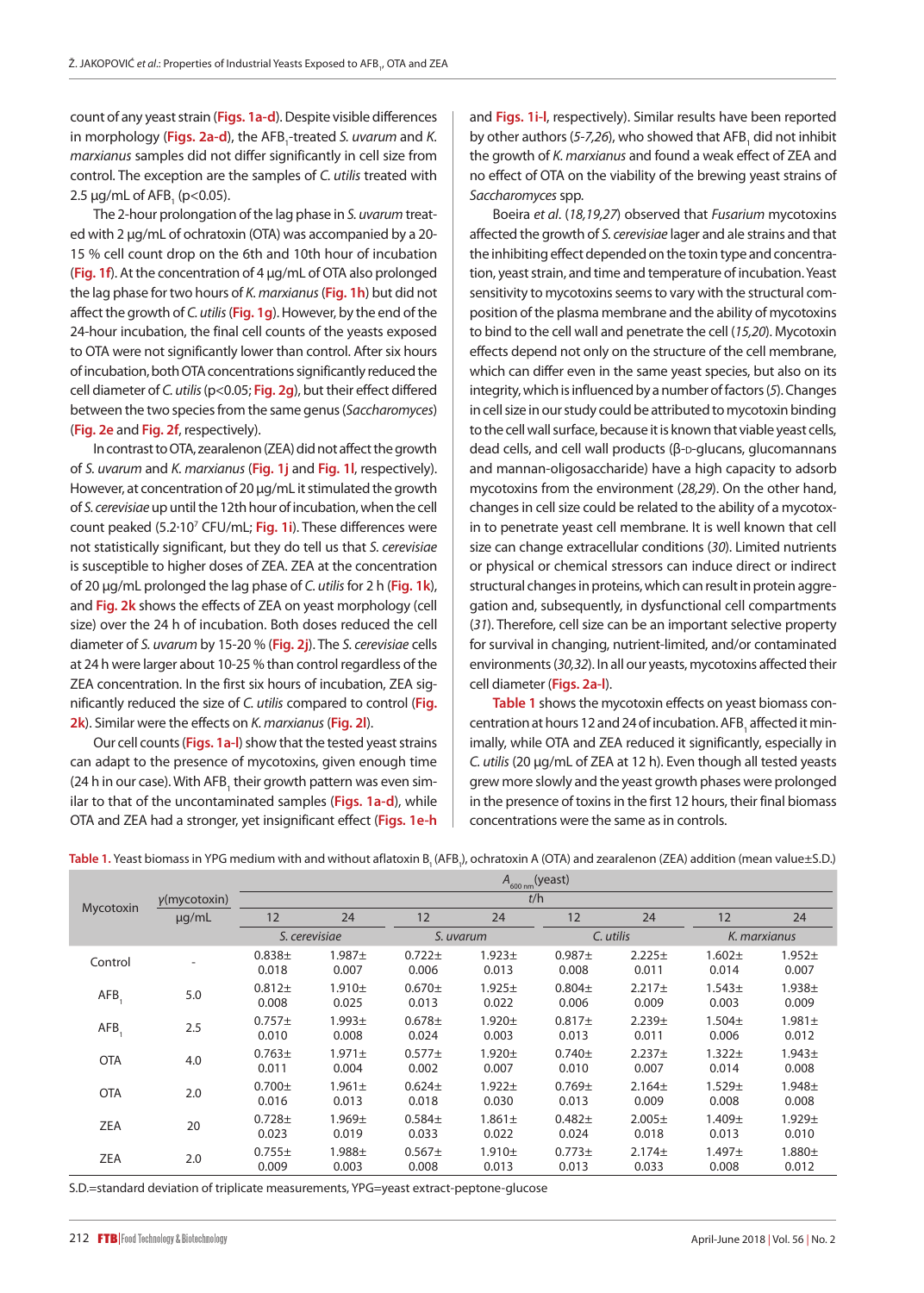#### *Mycotoxin effects on yeast cell wall*

No new absorptions appeared in the spectra of the mycotoxin-exposed yeast samples (**Figs. 3a-d**), but some absorptions changed intensity and position. Only the spectra of the *S. uvarum* exposed to AFB<sub>1</sub> were almost identical to control (**Fig. 3b**). The main changes in the presence of mycotoxins occurred at 1635 and 1548 cm-1, *i.e.* in the amide I and II bands and in some cases at 1243 cm<sup>-1</sup>, attributed to the amide III band. Another significant change in absorption was caused by the C-O stretching at 1078 cm<sup>-1</sup>. The most pronounced changes in absorption intensities were observed when *C. utilis* was exposed to AFB<sub>1</sub> (**Fig. 3c**), affecting both the amide and C-O bond stretching absorptions. These changes in intensities corresponded to AFB<sub>1</sub> concentrations. Changes in the amide absorptions of the ZEA-exposed *S. cerevisiae* and *S. uvarum* were less significant (**Fig. 3a** and **Fig. 3b**, respectively), but significant changes were determined in the C-O bond stretching in the spectra of all exposed *K. marxianus* samples (**Fig. 3d**) and in the *C. utilis* exposed to OTA (**Fig. 3c**). C-O bond stretching intensity

slightly increased in the spectra of the *S. cerevisiae* and *S. uvarum* exposed to ZEA (**Fig. 3a** and **Fig. 3b**, respectively), *C. utilis* exposed to OTA and AFB1 (**Fig. 3c**), and *S. uvarum* exposed to AFB<sub>1</sub> (**Fig. 3b**).

Judging by the cell diameter and FTIR spectroscopy, *S. uvarum* was the only yeast unaffected by the presence of AFB, (**Fig. 2b** and **Fig. 3b**, respectively). In all other yeasts the mycotoxins caused at least some changes in the FTIR spectra (**Fig. 3a**, **Fig. 3c** and **Fig. 3d**). These changes depended on both yeast and mycotoxin type and mycotoxin concentration. The changes in the amide I, II and III absorption intensities reflect the state of protein molecules, while the C-O stretching absorption tells about the state of carbohydrates constituting yeast cell wall. Additionally, an increase in the amide I/II intensity ratio (**Table 2**) indicates protein denaturation, which was observed to some extent in almost all of the exposed yeasts. Judging by the amide I/II intensity ratio, the lowest denaturation was observed in the *C. utilis* exposed to OTA and the *S. cerevisiae* exposed to AFB<sub>1</sub>, while the greatest denaturation occurred in the *K. marxianu*s exposed to OTA.



**Fig. 3.** Fingerprint segments of ATR-FTIR spectra of yeast strains exposed to mycotoxins: dashed green line=control, grey line=lower mycotoxin concentration, red line=higher mycotoxin concentration. ZEA=zearalenon, OTA=ochratoxin, AFB<sub>1</sub>=aflatoxin B<sub>1</sub>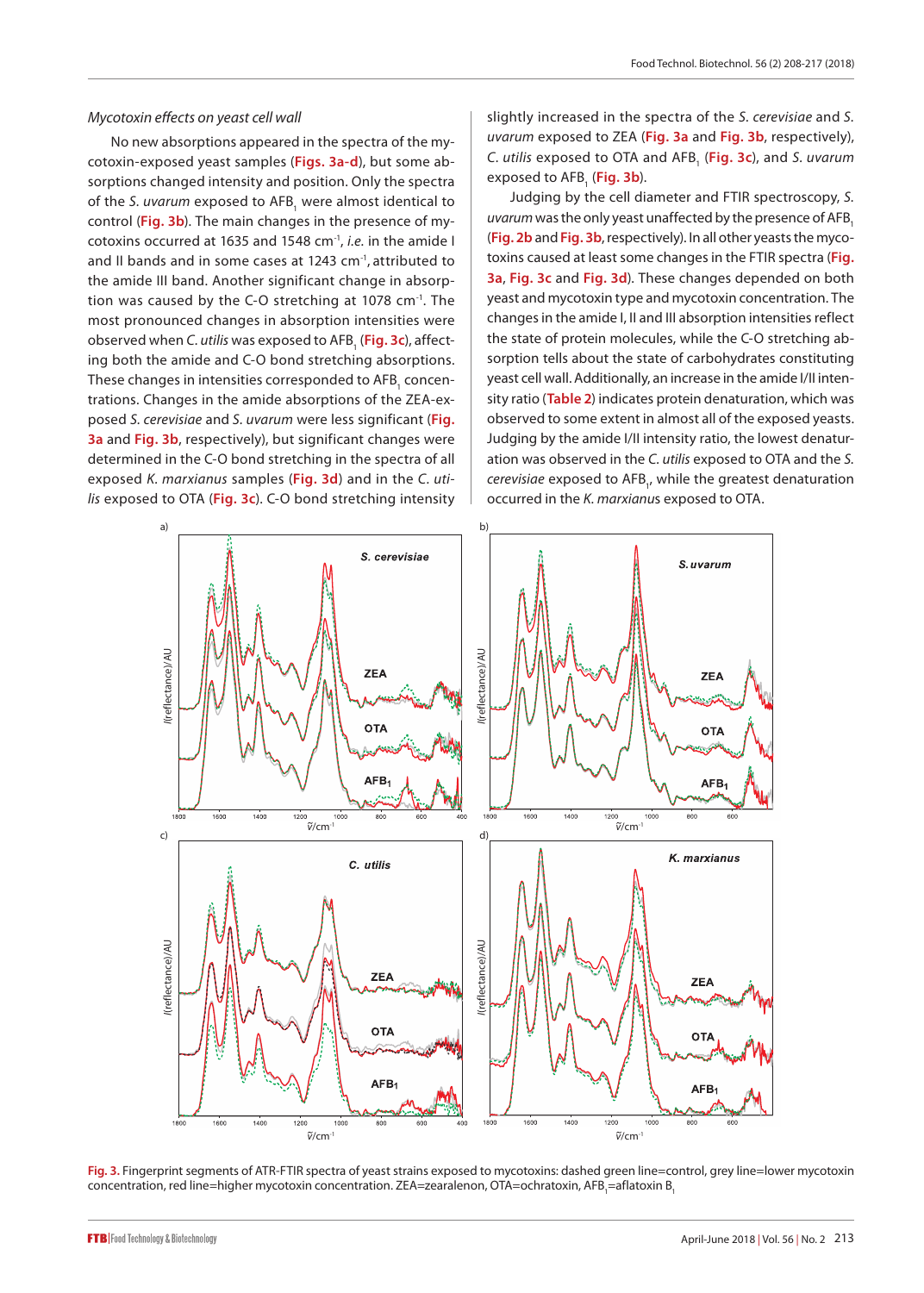| Mycotoxin  | $y$ (mycotoxin)<br>$\mu q/mL$ |     | S. cerevisiae | S. uvarum  | C. utilis  | K. marxianus |
|------------|-------------------------------|-----|---------------|------------|------------|--------------|
| Control    |                               | (1) | 1635, 1549    | 1636, 1548 | 1638, 1548 | 1640, 1548   |
|            | $\overline{\phantom{a}}$      | (2) | 0.710         | 0.750      | 0.710      | 0.759        |
|            | 5.0                           | (1) | 1636, 1549    | 1637, 1548 | 1638, 1548 | 1641, 1548   |
| AFB,       |                               | (2) | 0.722         | 0.774      | 0.720      | 0.800        |
|            |                               | (1) | 1635, 1549    | 1637, 1548 | 1639, 1547 | 1640, 1548   |
| AFB.       | 2.5                           | (2) | 0.706         | 0.774      | 0.760      | 0.793        |
| <b>OTA</b> | 4.0                           | (1) | 1635, 1548    | 1637, 1546 | 1637, 1548 | 1642, 1548   |
|            |                               | (2) | 0.743         | 0.774      | 0.714      | 0.820        |
| <b>OTA</b> |                               | (1) | 1635, 1548    | 1636, 1545 | 1637, 1547 | 1641, 1548   |
|            | 2.0                           | (2) | 0.727         | 0.774      | 0.750      | 0.846        |
| ZEA        |                               | (1) | 1635, 1548    | 1637, 1547 | 1642, 1548 | 1640, 1548   |
|            | 20                            | (2) | 0.719         | 0.774      | 0.722      | 0.793        |
|            |                               | (1) | 1634, 1548    | 1637, 1548 | 1641, 1548 | 1641, 1548   |
| ZEA        | 2.0                           | (2) | 0.750         | 0.774      | 0.737      | 0.793        |

|  |  |  | Table 2. ATR-FTIR of yeast strains exposed to mycotoxins: the wavenumber and intensity ratios of the amide I and II |
|--|--|--|---------------------------------------------------------------------------------------------------------------------|
|--|--|--|---------------------------------------------------------------------------------------------------------------------|

(1) ν̃(amide I and II)/cm<sup>-1</sup>, (2) /(amide I)//(amide II), AFB<sub>1</sub>=aflatoxin B<sub>1</sub>, OTA=ochratoxin A, ZEA=zearalenon

Proteins and carbohydrates of the yeast cell wall may be included in mycotoxin binding (*33*). This is in agreement with the variations in FTIR absorption intensities in the exposed yeasts in comparison to the corresponding controls. The most pronounced increase in absorption intensities in the *C. uti*lis exposed to AFB<sub>1</sub> (Table 2) indicates a strong interaction between the yeast cell wall protein and carbohydrate components and the mycotoxin. This suggests that *C. utilis* has a greater mycotoxin-binding potential than other yeasts, whose less pronounced spectral changes imply greater denaturation than interaction with mycotoxins.

#### *Fermentation by-products*

**Table 3** summarises HPLC measurements of the fermentation byproducts and residual glucose after 24 h of yeast growth and fermentation in YPG medium with and without mycotoxins. All metabolites except ethanol were analysed at the end of fermentation because their concentration was below the detection limit on the 12th hour of fermentation. Just like with the cell counts, the mycotoxins did not significantly affect the final concentration of the metabolites. Glucose was completely depleted in all but *C. utilis* exposed to 20 µg/mL of ZEA. Glycerol concentrations ranged from 0.07 to 0.267 mg/ mL, regardless of exposure. Differences in acid concentrations between the exposed and control yeasts were not significant. However, the yeasts were not entirely resistant to the mycotoxins. Ethanol synthesis was slowed down, especially by ZEA. The most sensitive to ZEA was *C. utilis*, but it was also sensitive to OTA at 4 µg/mL. These two toxins also slowed down ethanol synthesis by *S. uvarum* and *K. marxianus.* The most resistant fermentation was that of *S. cerevisiae*.

**Table 3.** Fermentation products and residual glucose after 24 hours of yeast growth and fermentation in YPG medium with and without a mycotoxin (mean value±S.D.)

|                            | $y$ (mycotoxin)/<br>$\mu q/mL$ |         |                   | $\varphi$ (ethanol)/% |                   |            |                 |                   |
|----------------------------|--------------------------------|---------|-------------------|-----------------------|-------------------|------------|-----------------|-------------------|
| Mycotoxin                  |                                | Glucose | Glycerol          | Acetic acid           | Formic acid       | 2-Propanol | 12th hour       | 24th hour         |
| S. cerevisiae<br>(control) |                                | n.d.    | $0.090 \pm 0.01$  | $0.062 \pm 0.005$     | n.d.              | n.d.       | $0.84 \pm 0.04$ | $1.99 \pm 0.02$   |
| AFB                        | 5.0                            | n.d.    | $0.099 + 0.04$    | $0.090 \pm 0.006$     | n.d.              | n.d.       | $0.81 \pm 0.02$ | $1.91 \pm 0.01$   |
| AFB,                       | 2.5                            | n.d.    | $0.079 \pm 0.09$  | $0.07 + 0.01$         | n.d.              | n.d.       | $0.76 \pm 0.03$ | 1.993±0.009       |
| <b>OTA</b>                 | 4.0                            | n.d.    | $0.08 + 0.01$     | $0.08 + 0.02$         | n.d.              | n.d.       | $0.76 \pm 0.05$ | $1.97 + 0.01$     |
| <b>OTA</b>                 | 2.0                            | n.d.    | $0.07 \pm 0.015$  | $0.06 \pm 0.01$       | n.d.              | n.d.       | $0.70 + 0.03$   | $1.961 \pm 0.007$ |
| <b>ZEA</b>                 | 20                             | n.d.    | $0.07 + 0.01$     | $0.077 \pm 0.009$     | n.d.              | n.d.       | $0.73 + 0.01$   | $1.97 + 0.02$     |
| <b>ZEA</b>                 | 2.0                            | n.d.    | $0.08 + 0.01$     | $0.067 \pm 0.009$     | n.d.              | n.d.       | $0.76 \pm 0.02$ | $1.99 \pm 0.02$   |
| S. uvarum<br>(control)     |                                | n.d.    | $0.12 \pm 0.02$   | $0.15 \pm 0.02$       | $0.057 + 0.005$   | n.d.       | $0.72 \pm 0.02$ | 1.923±0.004       |
| AFB                        | 5.0                            | n.d.    | $0.12 \pm 0.01$   | $0.20 \pm 0.02$       | $0.063 \pm 0.003$ | n.d.       | $0.67 + 0.03$   | 1.925±0.009       |
| AFB                        | 2.5                            | n.d.    | $0.121 \pm 0.004$ | $0.15 \pm 0.02$       | $0.057 \pm 0.006$ | n.d.       | $0.68 + 0.03$   | $1.92 + 0.01$     |
| <b>OTA</b>                 | 4.0                            | n.d.    | $0.10 \pm 0.02$   | $0.15 \pm 0.02$       | $0.058 \pm 0.008$ | n.d.       | $0.58 + 0.01$   | $1.92 \pm 0.02$   |
| <b>OTA</b>                 | 2.0                            | n.d.    | $0.08 + 0.03$     | $0.10 \pm 0.03$       | $0.062 \pm 0.003$ | n.d.       | $0.62 \pm 0.02$ | $1.92 \pm 0.01$   |
| <b>ZEA</b>                 | 20                             | n.d.    | $0.121 \pm 0.006$ | $0.13 \pm 0.02$       | $0.06 \pm 0.01$   | n.d.       | $0.58 + 0.03$   | 1.861±0.009       |
| <b>ZEA</b>                 | 2.0                            | n.d.    | $0.10 + 0.01$     | $0.21 \pm 0.03$       | $0.054 \pm 0.002$ | n.d.       | $0.57 + 0.03$   | 1.910±0.008       |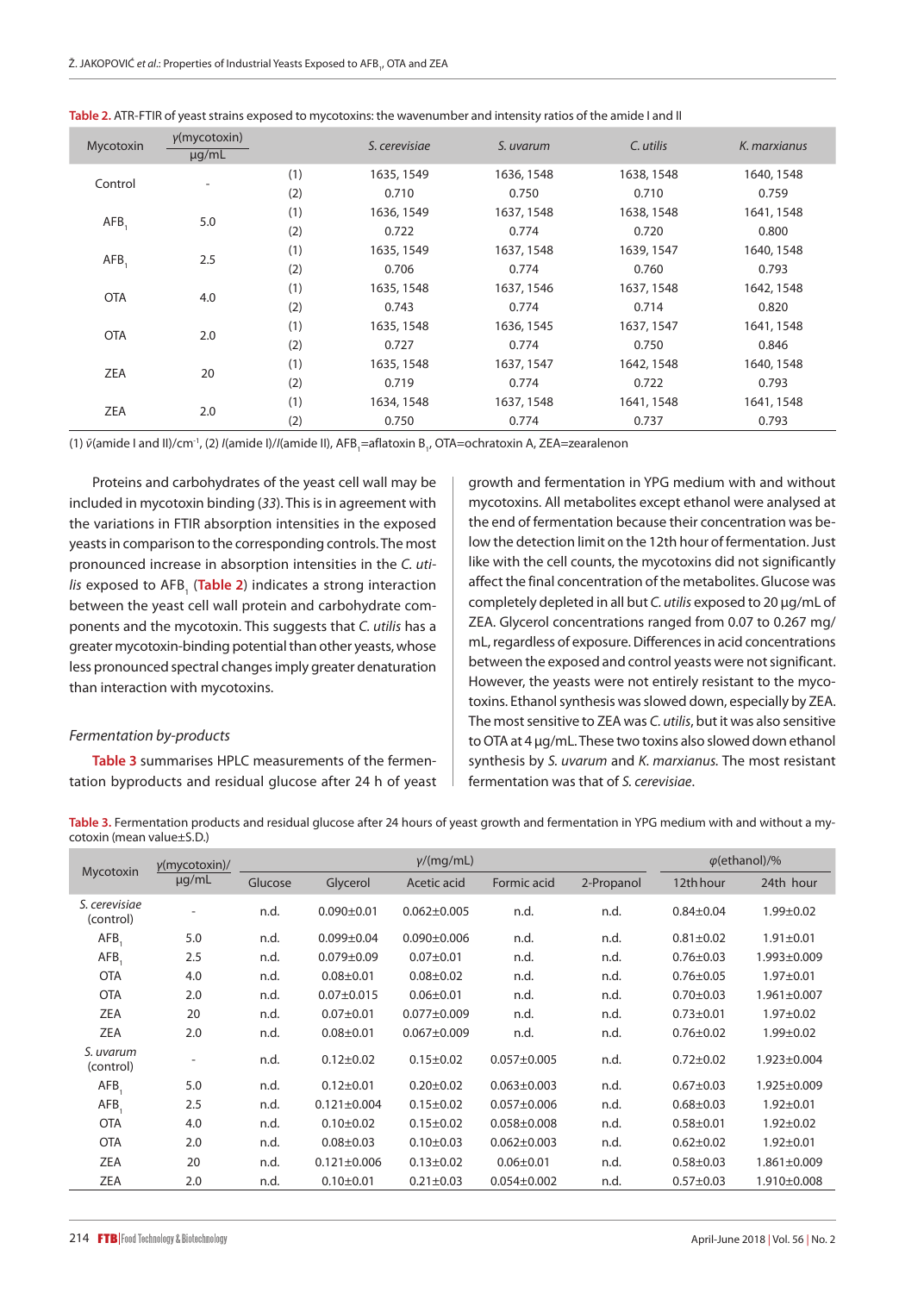| Mycotoxin                 | $y$ (mycotoxin)/<br>$\mu$ g/mL | y/(mq/mL)       |                   |                   |                   |                   | $\varphi$ (ethanol)/% |                   |
|---------------------------|--------------------------------|-----------------|-------------------|-------------------|-------------------|-------------------|-----------------------|-------------------|
|                           |                                | Glucose         | Glycerol          | Acetic acid       | Formic acid       | 2-Propanol        | 12th hour             | 24th hour         |
| C. utilis<br>(control)    |                                | n.d.            | $0.273 \pm 0.001$ | $0.08 \pm 0.008$  | $0.09 \pm 0.02$   | n.d.              | $0.99 + 0.02$         | $2.22 \pm 0.01$   |
| AFB,                      | 5.0                            | n.d.            | $0.267 \pm 0.008$ | $0.14 \pm 0.02$   | $0.07 + 0.01$     | n.d.              | $0.80 + 0.02$         | $2.22 \pm 0.01$   |
| AFB,                      | 2.5                            | n.d.            | $0.258 \pm 0.007$ | $0.12 \pm 0.02$   | $0.09 + 0.01$     | n.d.              | $0.82 + 0.01$         | $2.24 \pm 0.02$   |
| <b>OTA</b>                | 4.0                            | n.d.            | $0.25 \pm 0.01$   | $0.17 + 0.01$     | $0.095 \pm 0.009$ | n.d.              | $0.74 \pm 0.01$       | $2.24 \pm 0.02$   |
| <b>OTA</b>                | 2.0                            | n.d.            | $0.22 \pm 0.02$   | $0.23 \pm 0.03$   | $0.08 + 0.01$     | n.d.              | $0.77 + 0.01$         | $2.16 \pm 0.01$   |
| ZEA                       | 20                             | $0.56 \pm 0.03$ | $0.221 \pm 0.005$ | $0.14 \pm 0.01$   | $0.073 \pm 0.002$ | n.d.              | $0.48 + 0.02$         | $2.00 \pm 0.02$   |
| ZEA                       | 2.0                            | n.d.            | $0.265 \pm 0.008$ | $0.15 \pm 0.02$   | $0.079 + 0.007$   | n.d.              | $0.77 + 0.02$         | 2.174±0.007       |
| K. marxianus<br>(control) |                                | n.d.            | $0.062 \pm 0.005$ | $0.09 + 0.01$     | $0.074 \pm 0.009$ | n.d.              | $1.602 \pm 0.008$     | $1.952 \pm 0.007$ |
| AFB.                      | 5.0                            | n.d.            | $0.15 \pm 0.03$   | $0.08 \pm 0.02$   | $0.06 \pm 0.01$   | n.d.              | $1.54 \pm 0.01$       | $1.94 \pm 0.01$   |
| AFB.                      | 2.5                            | n.d.            | $0.13 \pm 0.02$   | $0.11 \pm 0.01$   | $0.08 + 0.01$     | n.d.              | $1.50 + 0.01$         | $1.98 + 0.02$     |
| <b>OTA</b>                | 4.0                            | n.d.            | $0.09 \pm 0.02$   | $0.10 \pm 0.02$   | $0.083 + 0.009$   | $0.058 \pm 0.016$ | $1.32 \pm 0.03$       | $1.94 \pm 0.01$   |
| <b>OTA</b>                | 2.0                            | n.d.            | $0.08 + 0.01$     | $0.097 + 0.007$   | $0.057 + 0.008$   | n.d.              | 1.529±0.009           | 1.948±0.008       |
| ZEA                       | 20                             | n.d.            | $0.09 + 0.01$     | $0.12 \pm 0.02$   | $0.06 \pm 0.01$   | $0.039 \pm 0.010$ | $1.41 \pm 0.02$       | 1.929±0.004       |
| ZEA                       | 2.0                            | n.d.            | $0.11 \pm 0.02$   | $0.093 \pm 0.009$ | $0.06 \pm 0.02$   | n.d.              | $1.50 \pm 0.03$       | 1.880±0.007       |

#### **Table 3.** continued

n.d.=not detected, S.D.=standard deviation of triplicate measurements, YPG=yeast extract-peptone-glucose, AFB<sub>1</sub>=aflatoxin B<sub>1</sub>, OTA=ochratoxin A, ZEA=zearalenon

Fermentation and the final concentrations of byproducts in the contaminated media confirm the implications of the yeast cell counts. Our results suggest that yeast cells and their important enzymes exhibit some sensitivity to mycotoxins but are also able to adapt. Several authors obtained similar results. Kłosowski *et al*. (*8*) detected statistically significant effect of AFB<sub>1</sub>, OTA, and especially ZEA on the first and the main fermentation phase of maize mashes with *S. cerevisiae* and also observed that the effect gradually vanished in successive hours. Pfliegler *et al*. (*16*) singled out several mechanisms of mycotoxin action on yeast cell metabolism. One is the standstill of the eukaryotic DNA replication caused by ZEA, citrinin and patulin, which leads to a delay in the cell cycle. Another is that citrinin and patulin can also cause changes in the sterol composition and interact with free sulphhydryl groups of plasma membrane proteins, which leads to dose-dependent membrane fluidisation. Mycotoxins, including AFB<sub>1</sub>, OTA and ZEA investigated in this paper, can inhibit the enzymes of fermentation, delay growth kinetics and cause oxidative stress (*8*).

All these effects slow down yeast growth and, consequently, fermentation. However, many yeast genes respond by encoding for greater resistance, utilising stress response pathways, mycotoxin degradation mechanisms and DNA repair (*34*).

The variation in the mycotoxin effects in our study may partly be owed to the differences in the structure of the plasma membrane between the species and even between the strains of the same species (*18*).

## **CONCLUSION**

The sensitivity of *Saccharomyces cerevisiae*, *S. uvarum*, *Candida utilis* and *Kluyveromyces marxianus* yeast cells to mycotoxins varies depending on the ability of AFB<sub>1</sub>, OTA or ZEA to penetrate the cell membrane. The observed changes in the morphology,

cell diameter and FTIR absorptions point to the mycotoxin binding to the cell membrane, particularly in *C. utilis*. There are indications of cell membrane denaturation, except for the *S. uvarum* exposed to OTA and ZEA. The effects of the mycotoxins on fermentation correspond to the detected sensitivity of yeasts. Our results also suggest that all studied yeast strains developed a specific adaptive response to mycotoxins, which might suggest that certain yeasts could be used to control mycotoxin concentrations in the production of fermented food and beverages.

# ACKNOWLEDGEMENTS

This research was supported by the Council for Agricultural Research of the Croatian Ministry of Agriculture. We wish to thank Dado Čakalo for his helpful edits.

# **REFERENCES**

- *1.* Majara M, O'Connor-Cox ESC, Axcell BC. Trehalose A stress protectant and stress indicator compound for yeast exposed to adverse conditions. J Am Soc Brew Chem. 1996;54(4):221-7.
- *2.* Bleoanca I, Bahrim GE. Overview on brewing yeast stress factors. Rom Biotech Lett. 2013;18(5):8559-72.
- *3.* Foszczyńska B, Dziuba E, Chmielewska J, Kawa-Rygielska J. Effect of DAS, ZEA and OTA mycotoxins on the fermentation activity of brewing yeast. EJPAU. 2008;11(1):Article no. 09.
- *4.* Bauer EF, Pretorius LS. Yeast stress response and fermentation efficiency: How to survive the making of wine - A review. S Afr J Enol Vitic. 2000;21:27-51.
- *5.* Dziuba E, Foszczyńska B, Stempniewicz R. Effect of mycotoxins DAS, ZEA and OTA on the growth of brewing yeast. Pol J Food Nutr Sci. 2007;57(4A):123-9.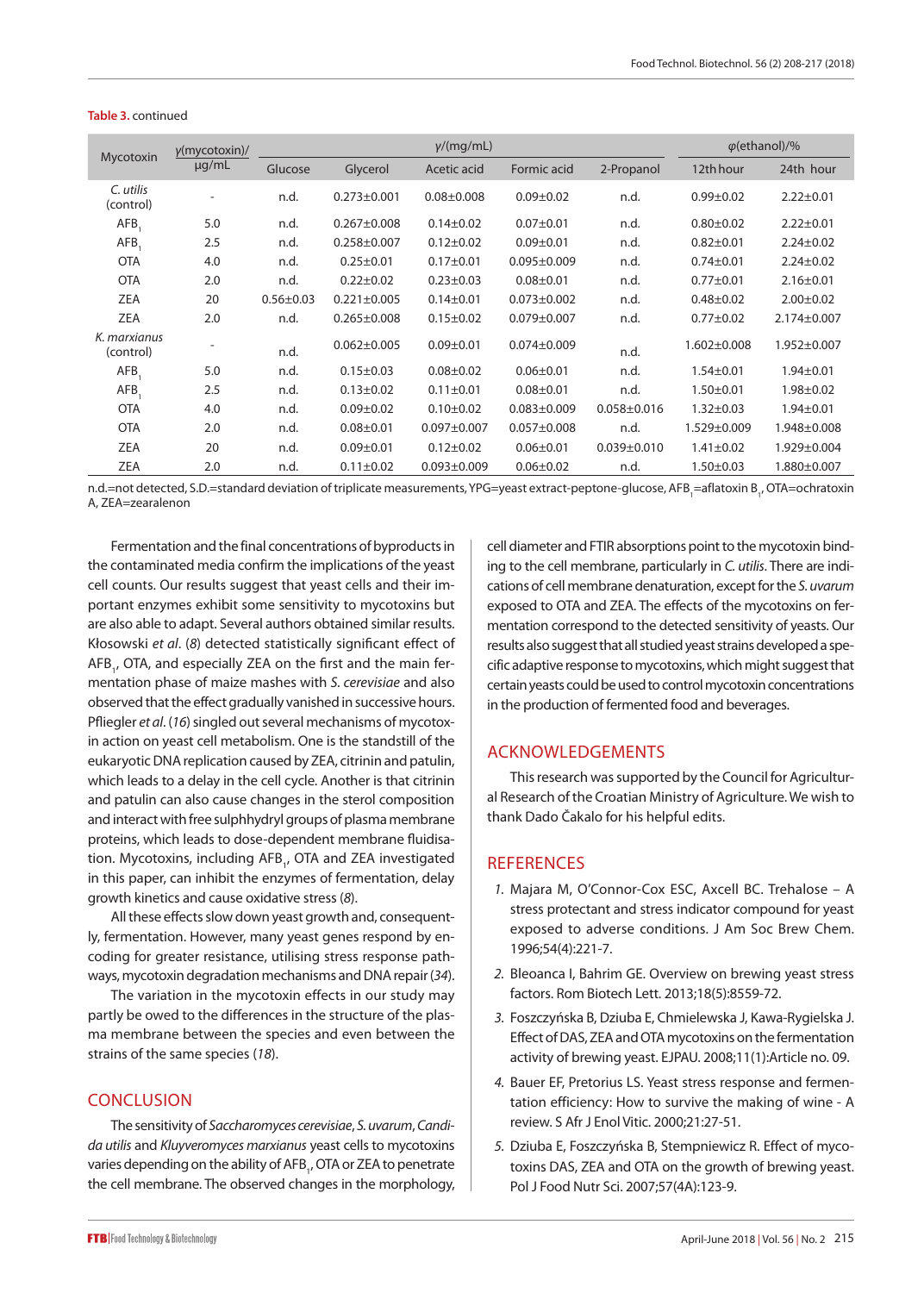- *6.* Foszczyńska B, Dziuba E. Physiological status of brewing yeast during fermentation of worts contaminated with mycotoxins. P.1: T-2 and ZEA. Acta Sci Pol Biotechnol. 2007;6(1):3–12.
- *7.* Foszczyńska B, Dziuba E. Physiological status of brewing yeast during fermentation of worts contaminated with mycotoxins. P.2: DAS and OTA. Acta Sci Pol Biotechnol. 2007;6(2):25–34.
- *8.* Kłosowski G, Mikulski D, Grajewski J, Błajet-Kosicka A. The influence of raw material contamination with mycotoxins on alcoholic fermentation indicators. Bioresour Technol. 2010;101(9):3147–52.

<https://doi.org/10.1016/j.biortech.2009.12.040>

- *9.* Štyriak I, Conková E, Kmec V, Böhm J, Razzazi E. The use of yeast for microbial degradation of some selected mycotoxins. Mycotoxin Res. 2001;17(Suppl. 1):24-7. <https://doi.org/10.1007/BF03036705>
- *10.* Bejaoui H, Mathieu F, Taillandier P, Lebrihi A. Ochratoxin A removal in synthetic and natural grape juices by selected oenological Saccharomyces strains. J Appl Microbiol. 2004;97(5):1038-44.

<https://doi.org/10.1111/j.1365-2672.2004.02385.x>

- *11.* Shetty PH, Jespersen L. Saccharomyces cerevisiae and lactic acid bacteria as potential mycotoxin decontaminating agents. Trends Food Sci Technol. 2006;17(2):48-55. <https://doi.org/10.1016/j.tifs.2005.10.004>
- *12.* Shetty PH, Hald B, Jespersen L. Surface binding of aflatoxin  ${\tt B}_1$  by Saccharomyces cerevisiae strains with potential decontaminating abilities in indigenous fermented foods. Int J Food Microbiol. 2007;113(1):41-6. <https://doi.org/10.1016/j.ijfoodmicro.2006.07.013>
- *13.* Patharajan S, Reddy KRN, Karthikeyan V, Spadaro D, Lore A, Gullino ML, Garibaldi A. Potential of yeast antagonists on in vitro biodegradation of ochratoxin A. Food Control. 2011;22(2):290-6.

https://doi.org/10.1016/j.foodcont.2010.07.024

- *14.* Reddy KRN, Farhana NI, Salleh B, Oliveira CAF. Microbiological control of mycotoxins: Present status and future concerns. In: Méndez-Vilas A, editor. Current research, technology and education topics in applied microbiology and microbial biotechnology. Microbiology book series, vol.2 (2). Badajoz, Spain: Formatex Research Center; 2010. pp. 1078–86.
- *15.* Piotrowska M, Masek A. Saccharomyces cerevisiae cell wall components as tools for ochratoxin A decontamination. Toxins. 2015;7(4):1151-62. https://doi.org/[10.3390/toxins7041151](http://dx.doi.org/10.3390/toxins7041151)

*16.* Pfliegler WP, Pusztahelyi T, Pócsi I. Mycotoxins – Prevention and decontamination by yeasts. J Basic Microbiol. 2015;55(7):805-18.

https://doi.org/10.1002/jobm.201400833

*17.* Kłosowski G, Mikulski D. The effect of raw material contamination with mycotoxins on the composition of alcoholic fermentation volatile by-products in raw spirits. Bioresour Technol. 2010;101(24):9723–7.

<https://doi.org/10.1016/j.biortech.2010.07.085>

*18.* Boeira LS, Bryce JH, Steward GG, Flannigan B. Inhibitory effect of Fusarium mycotoxins on growth of brewing yeasts. 1 Zearalenone and fumonisin B<sub>1</sub>. J Inst Brew. 1999;105(6):366-75.

<https://doi.org/10.1002/j.2050-0416.1999.tb00027.x>

- *19.* Boeira LS, Bryce JH, Stewart GG, Flannigan B. Inhibitory effect of Fusarium mycotoxins on growth of brewing yeast. 2. Deoxynivalenol and nivalenol. J Inst Brew. 1999;105(6):376-81. <https://doi.org/10.1002/j.2050-0416.1999.tb00028.x>
- *20.* Boeira LS, Bryce JH, Stewart GG, Flannigan B. The effect of combinations of Fusarium mycotoxins (deoxynivalenol, zearalenone and fumonisin  $B_1$ ) on growth of brewing yeasts. J Appl Microbiol. 2000;88(3):388-403. <https://doi.org/10.1046/j.1365-2672.2000.00972.x>
- 21. Reiss J. Influence of the mycotoxins aflatoxin B<sub>1</sub>, rubratoxin B, patulin and diacetoxyscirpenol on the fermentation activity of baker's yeast. Mycopathol Mycol Appl. 1973;51(4):337-45.

<https://doi.org/10.1007/BF02057804>

- *22.* Reiss J. Influence of Fusarium and Myrothecium mycotoxins on dehydrogenase activity of Saccharomyces cerevisiae. Mycopathologia. 1983;81(3):187-9.
- *23*. Opus, v. 5.0, Bruker, Leiderdorp, The Netherlands; 2002. Available from: https://www.bruker.com.
- *24.* Lefebvre D, Gabriel V, Vayssier Y, Fontagné-Faucher C. Simultaneous HPLC determination of sugars, organic acids and ethanol in sourdough process. LWT - Food Sci Technol. 2002;35(5):407-14.

<https://doi.org/10.1006/fstl.2001.0859>

- *25.* STATISTICA, v. 7.1, StatSoft, Inc, Tulsa, OK, USA; 2005. Available from: http://www.statsoft.com.
- 26. Engler KH, Coker RD, Evans IH. Uptake of aflatoxin B<sub>1</sub> and T-2 toxin by two mycotoxin bioassay microorganisms: Kluyveromyces marxianus and Bacillus megaterium. Arch Microbiol. 2000;174(6):381–5. <https://doi.org/10.1007/s002030000215>
- *27.* Boeira LS, Bryce JH, Stewart GG, Flannigan B. Influence of cultural conditions on sensitivity of brewing yeast growth to Fusarium mycotoxins zearalenone, deoxynivalenol and fumonisin B<sub>1</sub>. Int Biodeterior Biodegradation. 2002;50(2):69-81. [https://doi.org/10.1016/S0964-8305\(02\)00070-7](https://doi.org/10.1016/S0964-8305(02)00070-7)
- *28.* Joannis-Cassan C, Tozlovanu M, Hadjeba-Medjdoub K, Ballet N, Pfohl-Leszkowicz A. Binding of zearalenone, aflatoxin B, and ochratoxin A by yeast-based products: A method for quantification of adsorption performance. J Food Prot. 2011;74(7):1175–85.

<https://doi.org/10.4315/0362-028X.JFP-11-023>

*29.* Jouany JP, Yiannikouris A, Bertin G. The chemical bonds between mycotoxins and cell wall components of Saccha